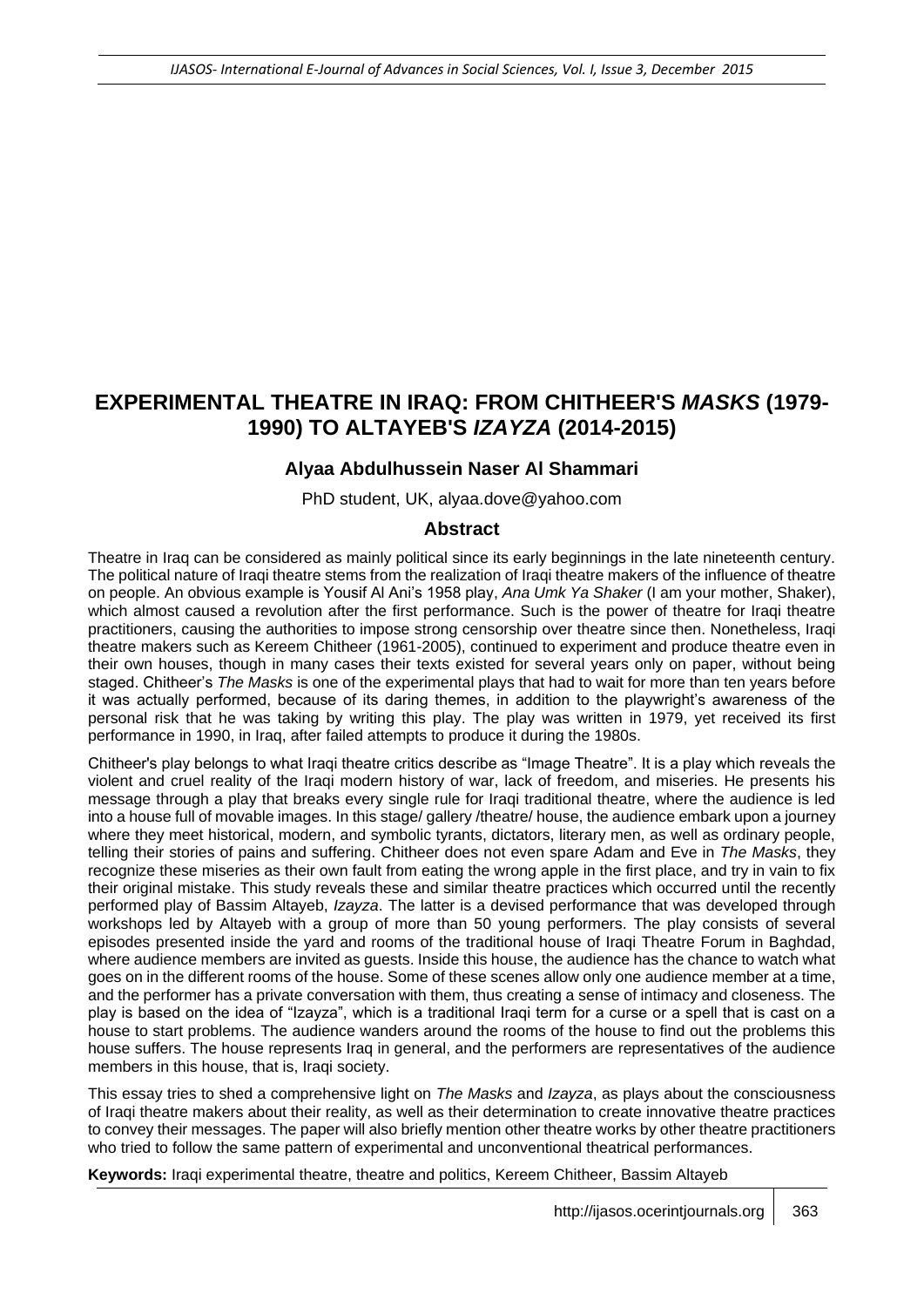## **1 INTRODUCTION**

One of the prominent features of Iraqi theatre is its political orientation since its early beginnings in the late nineteenth century. One very distinguished example is Yousif Al Ani's *Ana Omak Ya Shaker* 'I am your mother Shaker', (1958) which almost led the audience to a public protest after its premier in Baghdad. It is this political nature that gave theatre its significance and flavour for all the Iraqis who were involved in it, making it a source of danger for the authorities who imposed all forms of religious, moral, and political censorship on it. During the Baath regime (1968-2003), theatre practice was closely observed and used for the purpose of promoting the wars which this regime involved the country in. Some Iraqi theatre practitioners found more than one way to avoid this severe control via highly symbolic play texts or by reserving their work for a selected elite whom they trusted. However, many Iraqi theatre practitioners fled the country under threats. The current paper focuses on the kind of experimental theatre created and developed by Iraqis which foregoes the conventional form of staged plays and breaks the fourth wall. These plays, such as *The Masks*, faced many difficulties; Chitheer needed to wait more than ten years to put the first performance of his play, while Altayeb worked very hard with his team for more than a year before the final production of the play in 2015. Yet, Izayza proved very successful with the latest production of *Izayza* in May 2015, when the play gained popularity with the public. That's why it ran for a number of weeks. This trend can be related to Augusto Boal's theory of his *Theatre of the Oppressed* when he says:

*The spectator delegates no power to the character (or actor) either to act or to think in his place; on the contrary, he himself assumes the protagonist role, changes the dramatic action, tries out solutions, discuss plans for change- in short, trains himself for real action, in this case, perhaps the theatre is not revolutionary in itself, but it surely a rehearsal for revolution. (Boal 2008, 98)*

Neither Kereem Chitheer (1961-2005), nor Basim Altayeb (1977- ) are familiar with or intended to follow Boal's style, although the latter studied and worked in theatre abroad (Belgium), but they both believed in the power of involving the audience in the world of their theatrical works. Neither of these works required a direct interaction on the part of the audience members, but they certainly hoped for a reaction that is generated from the audience's close encounter with the world of the plays. They were definitely driven by the same questions that Jennifer Doyle finds it difficult to answer in her essay 'Introducing Difficulty': "Does the feeling come from inside the spectator or from the art work? Does an artwork represent feeling? Whose: the artist's or the viewer's? Does a work make feeling? How?" (Doyle, 2013, 4) Chitheer and Altayeb used their best resources to create different theatre practices with the aim of leaving an unforgettable impact, of creating a revolutionary reaction.

### **Kereem Chitheer's** *The Masks* **(1979-1991): Breaking Theatre Conventions**

*The Masks* is evidently one of Chitheer's most important plays, as his first published collection is entitled *The Masks and other Plays* (2001). It is also the only play that Kereem introduces in this book with a short critical article about his early career as a young theatre maker around the same time of writing the play, and he concludes the text with a few facts about his early attempts to produce the play in Iraq until its actual first production in 1990 in the north of Iraq. *The Masks* was first written in 1979, yet it remained as a hidden script until its first production in two theatre festivals in Iraq; as Awad Ali states in his "Kereem Chitheer and the theatre of Image" (2003) the first was at the Sixth Theatre Festival of Experimental Theatre in Baghdad (1990) at Theatre Forum building, then at the Fourth Theatre Festival of Experimental Theatre of the Institution of Fine Arts in Sulaymaniah, Kurdistan, in the same year. Chitheer states in his book that there had been three attempts to produce the play during the eighties. The first failed because of the war; the other two failed for mysterious reasons, such as when the rehearsals had been going very well with the support of Alressala Theatre Company, yet every effort was suddenly stopped when the stage and the headquarters of the Iraqi Theatre Company were burnt down by "mysterious hands" (2001, 116) Awad Ali's essay clarifies that even the production of the play during the nineties faced many problems. Among them is the withdrawal of many cast members days before the show, a matter that led Chitheer to present his play with two actors only and in front of a limited audience. Ali expresses his surprise that the play was even admitted to the festival in Baghdad and he explains that "the play texts that participated in this festival of this year had not been sent to the committee of censorship for some reason, in addition to that Kereem Chitheer did not present all his scenes before the committee of inspection of the festival, justifying that […] he had not finished working on them". Such lucky coincidence led to the production of the play in Iraq. Ali stresses that "it is only good luck that among the audience there had been no secret reporters; otherwise they would have enjoyed the scene of Chitheer's being arrested." Chitheer left Iraq shortly after that performance and moved to Yemen, where he found more freedom for his theatre practice.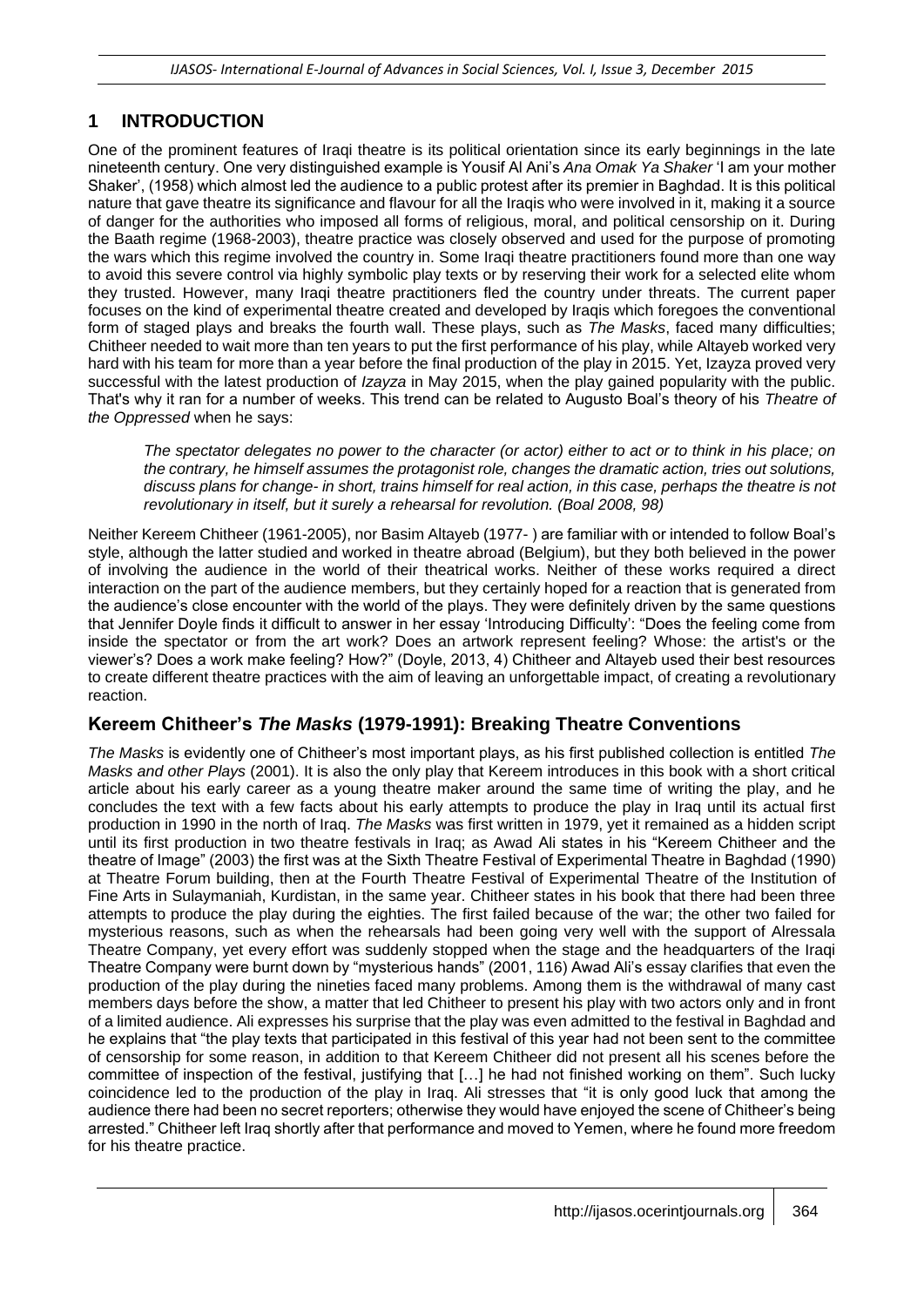*The Masks* is a very radical play in terms of its form and structure. There is no actual storytelling plot that is revealed through the progress of the play. It is rather a gallery of enacted images that are framed in ten spaces within a house, Chitheer's own house, where the audience are led to watch different scenes by The Clown. The images that are shown in this house are images of human brutality, the impact of war on human lives, victories of dictatorship, and ruins, leading to the final image of Adam and Eve, discussing their first sin and ironically trying in vain to fix it. On page  $95/5<sup>1</sup>$  of his book, Chitheer provides a diagram of his house as a hypothetical layout for the play and he points out that his scenes are in seven movements that are distributed through the ten spaces of the house, where spectators are invited to. The play opens with a kind of an exhibition of paintings and the play unconventionally asks the audience to be part of the show, by giving them the responsibility of cutting the opening ribbon of the entrance. This gesture clearly suggests that without this action of the audience there will be no play or no action to follow, thus the audience here are actually part of the characters of the play and implicitly share their guilt.

This layout is to be adjusted according to the space of the performance as Chitheer stresses in his text, stating that it was performed in an area of 1000 meter square in the production at Sulaymaniah, and then in an area of one meter square in Yeman in 1994, as the opening production at Al Maqueel Theatre (Chitheer 2001, 116/24).<sup>2</sup> With more than twenty characters, *The Masks* touches on ideas and issues that can be relevant to more than one country and community, as his characters vary from the brutal historical Arab leader of the Abbasid Era, such as AL-Hajjaj Ibn Yusuf Al-Thaqafi, to twentieth-century dictators like Pinochet, Franco, Hitler, in addition to Lorca, the Spanish poet and playwright. Those characters are accompanied by a number of other characters of mad women and men, two characters with a missing arm and a missing leg, a journalist, an old man and a young man, and finally there is Adam and Eve who conclude the play. The paintings that open the play have very ironical titles where Chitheer is clearly mocking life severely, where comedy comes from pain and brutality. These Include paintings like "Warm bath: *A man with his head attached to many plastic pipes as he is sitting on a chair, washing his feet in bowl with the blood that is coming from the plastic pipes from his body*" (96/6) or "Reduce speed: *A frame in which there is a phrase saying 'reduce speed, turning point ahead of you; Heaven is meters away'*" (97/7); or "Human relation: *Many hands overlap, holding books, bottles of alcohol, cigarettes, pens, daggers, guns, hats and chains* (97/7).Such paintings are presented as an introduction to the action of the play, where the playwright attempts to prepare his audience for the play. They introduce a journey that the audience members are about to take. Here Alex Sierz's assumption about 'in-yerface' theatre can be fully fulfilled where theatre "can sometimes be an emotional journey that gives you a startling feeling of having lived through the experience being represented. This can tell you more about an extreme state of mind than just reading about it" (2001, 7). With Chitheer this journey goes beyond reading and watching it; it takes the audience inside the journey as they are moving inside it, especially when the characters are based on real people with familiar names, as well as ordinary people.

In his introduction to *The Masks and Other Plays*, Yassein Al Nussair sees *The Masks* as the nearest text to the concept of a play according to him, as it contains all the required ingredients of a text, dialogue, action, and mythology, that are based on old tales of worries, poets, mad people and even Adam and Eve. He further explains that "the main theme in Kereem Chitheer's plays is his choice of characters and events that are unfinished, from which he is looking for models for the complete circle of life in them and make them move in a destiny that is created from the current history to reveal the tragedy of people who were blindly led to meaningless wars" (Chitheer 2001, 13).

In *The Masks*, Chitheer is very careful in choosing characters that are well-known to the audience, a choice that might refer to his intention to make his characters as close as possible to the mentality and the reality of the audience. Such closeness adds much to the amount of directness of the play and its impact; such characters as those placed on the steps of the stairs speak familiar lines of far and near historical brutality:

*AL HAJAJ. (On the first level, holding his sword high) I see some heads blossoming and it's time for the harvest; I am the owner. By God, I will take the brave for the guilt of the weak; and the right for the guilt of wrong, till you say to each other, run for your life, Saad, Saeed is dead.*

l

<sup>&</sup>lt;sup>1</sup> The first page number belongs to the Arabic text, and second is the pagination of the English text of the play.

<sup>&</sup>lt;sup>2</sup> I could not find any details about how Chitheer adapted the play to different spaces during the few times of production inside and outside Iraq, other than what he mentions in the notes for the play.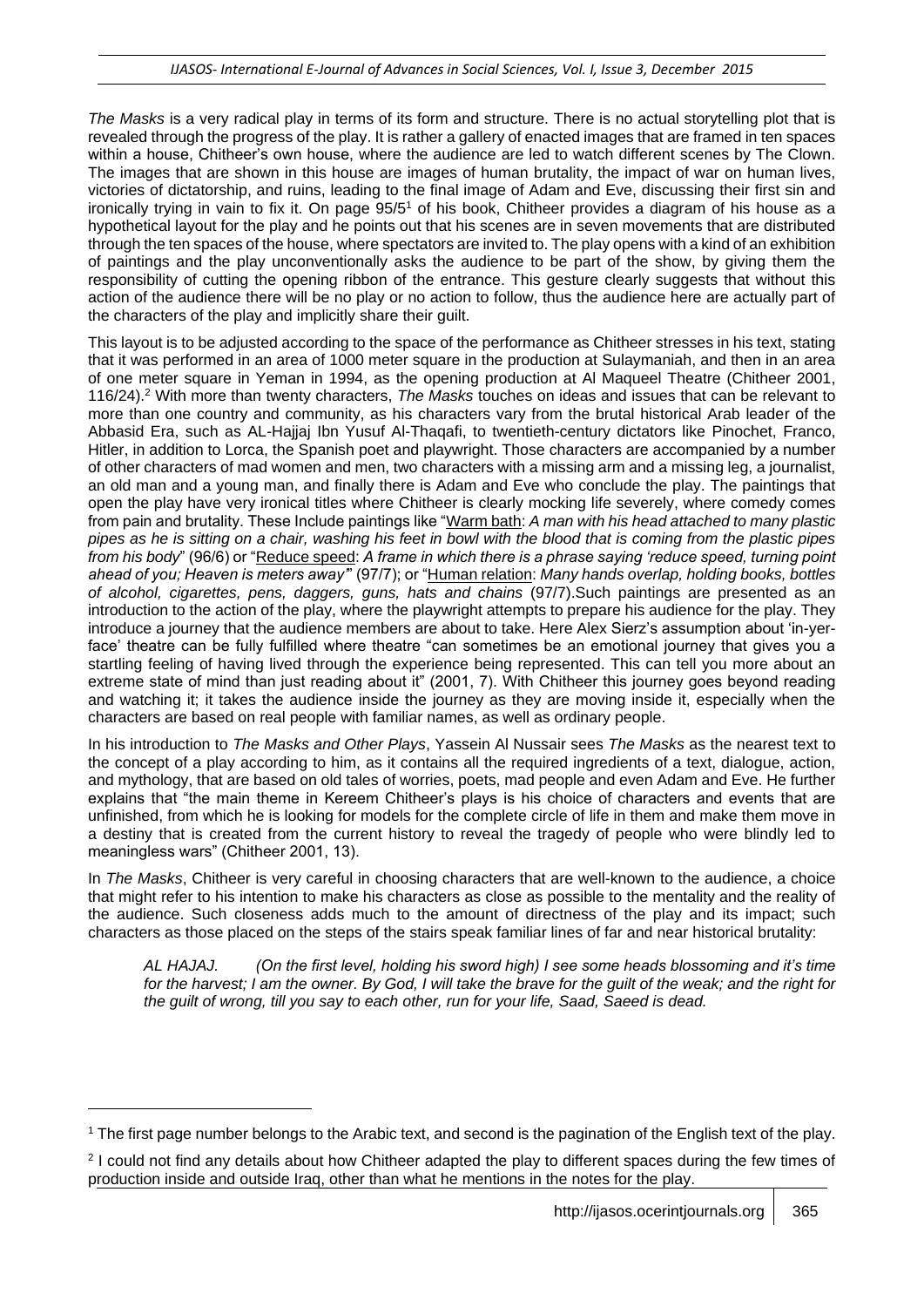*HITLER. (On the fourth level, making infamous Nazi salute, saying with his famous words over the tune of a military march.) I see the whole world as tanks like the eyes of Eva Braun. (102-3/11-12)*

A poet like LORCA and a poem like Paul Éluard's "Liberty" (103/12) are also an essential part of *The Masks*, to highlight the two extremes of human actions of pure savagery and romanticism, especially when they are placed next to each other in the same Movement 3 on the stairs.

Ali describes Chitheer's play as having what he refers to as an overlap of different levels of "fantasy, Surrealism, absurdity, and symbolism within [Chitheer's] artistic texture. His atmosphere seems like a mixture of seriousness, mockery, satire, and tragedy, making it nearer to black comedy" (Ali 2003) This is represented in Movement 4 in which two men, one with a missing arm and the other with a missing leg, look for their limbs in a heap of cut arms and legs. The two characters are engaged in a serious, yet very ironic search for their limbs and once they find them, the two limbs are pulled away from them and disappear, leaving them reciting some lines extracted from a poem by Sergey Alexandrovich Yesenin: "In the crowded street, I walk alone/ I wipe the world's walls with my shoulders, in fear of the people around me and the bullies of the district. As if I have never been a bully myself, blocking roads for wanderers; here, I am gathering my memories. Farewell my bravery" (105/15). In this Movement, Chitheer distributes the attention of the visiting audience between more than one scene in Room 6, as there is another action going on and the focus is shifted using lights to show a wardrobe and two men leaving it, emptying their bags of skulls, military uniform, and shoes and other stuff (105-6/15).They continue trying on some military clothes and medals and assuming the role of army officers in a band. Then the focus changes again to another corner in the same Room 6 where a drunken Old Man is telling his son, The Young Man, the story of a warrior who was lost in sea, yet there are people who claim that they saw him after his certain death, on another ship. The son accuses his father of being drunk and is unable to believe such a story. The father replies ironically: "Didn't I say, my son, he was a warrior...!"(107/16). Chitheer, is here both reminding his audience of the romanticism of the idea of heroic figures, and mocking the idea at the same time.

*The Masks* is a play marked for its directness in the representation of its themes and actions.

Albdulhadi Sadoon expresses the same idea in his "Kereem Chitheer in *The Masks and other plays*" when he states:

*In Kereem Chitheer, there is a lot of the mixture between the practical description of the theatrical production and the game of the narrative employment of the theatre directness. Let me put (directness)*  between brackets as it does not mean the direct function, the cruel judgment, or the dry reality in the *norms of our Arabic reader. It means much more than this. For me, it is the direct contact with confrontation. It means the desire to reveal publicly, meaning presenting everything in front of the audience.* 

In addition to the obvious directness of the play created by breaking the illusion of fourth wall and leading the audience inside the world of the play, *The Masks* contains scenes that present different levels of directness, such as in Movement 5, where the characters are all mad, facing a journalist and bombarding him with questions about the miseries of the world. They ask the Journalist in what manner he conveys these miseries, and whether he is really aware of other people pain when he writes about their miseries, or, whether journalism is merely a profession that he practices while he enjoys a life of luxury:

*MAD PEOPLE. Wear your glasses; you are definitely short-sighted. (They start bombarding him with many questions without waiting for answers.)*

*Hey Journalist, how many babies are born? And how many die per day?* 

*[…]*

Journalist, would you write an article about hunger before or after eating? Or would you write it while *you are feeding your dog?* 

*JOURNALIST. (Covers his ears with his hands) To this extent… Stop… Enough… This is enough… Enough (He leaves running away toward Room 8, and disappears.) (109-10/ 18-19)*

Chitheer goes further and even criticizes himself as a playwright for the brutality of his play and the amount of blood in it, when one of the characters of the play objects to acting his role because of the amount of blood imposed on him, as THE CLOWN explains to the audience. This takes place as early as when the audience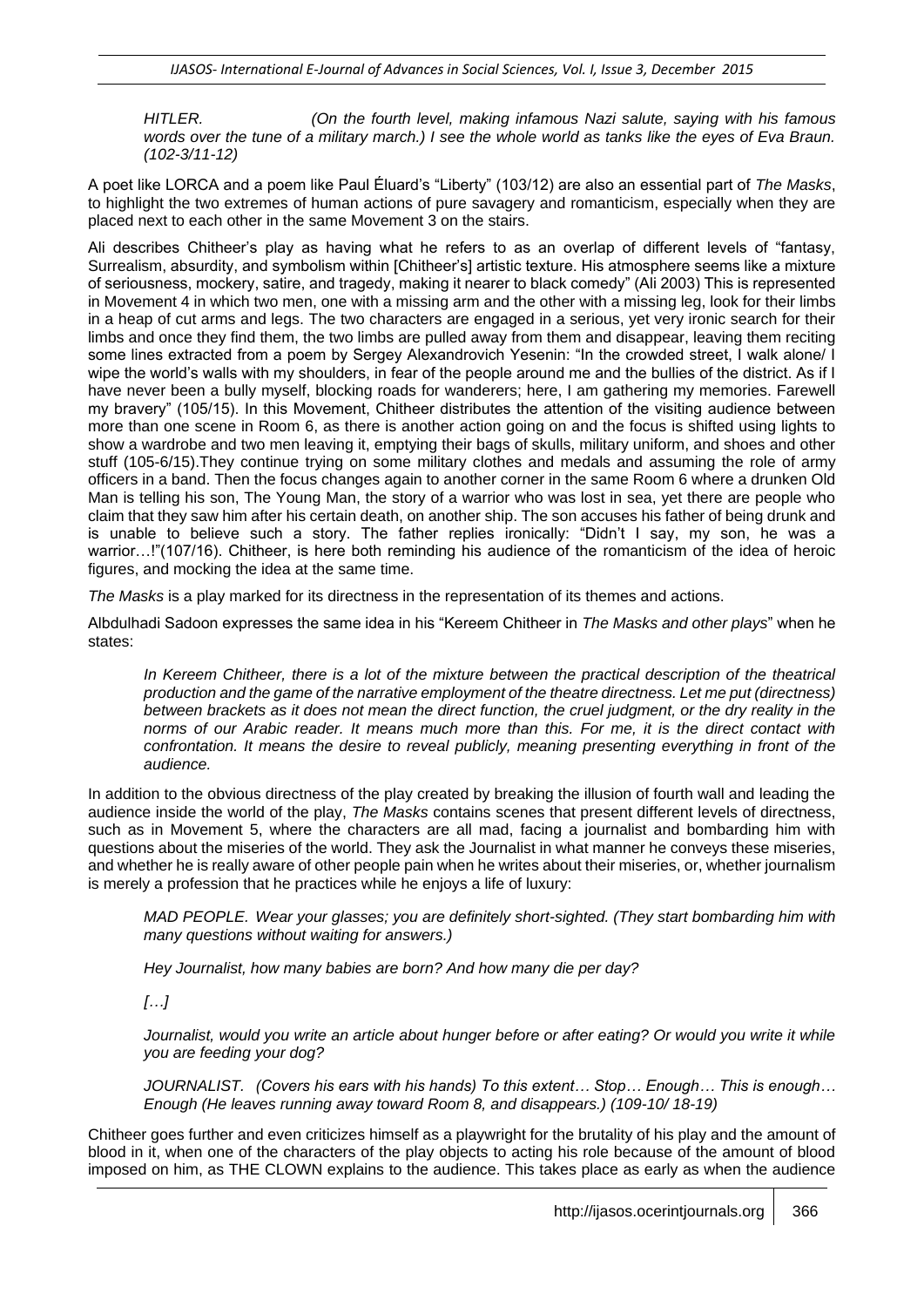are taking their first tour around the painting: "Excuse me ladies and gentlemen. We'll close this hall because one of the characters is rebelling, inside" (97/7).

The character of The Clown is part of Chitheer's directness, as it can be quite confusing to determine whether he belongs to the world of the play or the actual world of the audience as he is the host of the show, who leads and comments on the action of the play. At the beginning of the play, he acts as the guide who is a sane person of the real world, apologizing for the rude behavior of an actor in Movement 1. He introduces the play as part of the characters' announcement of the insanity of the world: "Crazy, crazy, crazy…/ It is crazy, that they say the earth is round, / It is oval; at one of its ends there is an insane man standing and a sane man standing at the other end. But the mystery is who is who? Who is the sane and who is the insane?" (98/8). He then returns to be part of the actual world of the audience and reminds them of the objection of the actor, explaining that the latter cannot act the scene anymore. Furthermore, he agrees with the actor this time: "If you want the truth, he has every right to object. I, personally, would object if I were in his shoes. As a solution, we replaced this scene with another" (107-8/17). With this technique, Chitheer skillfully creates a character that provides a further link between the real world of the audience and the fictional world of the play, although in this case the two worlds overlap.

The two characters of Adam and Eve are presented in *The Masks*, ironically at the very end of the play, when they actually represent the beginning of humanity.

The play concludes with a sharp irony when The Clown tries to comfort the audience and encourage them to come to the garden, yet they are surrounded with death and chaos: "*dead bodies start moving and there are sounds of screams coming from the windows and door of the house behind the audience. Music, chaos, sounds of barking of wild dogs, crows and wild birds, accompanied by unstable lights*" (115/23). Meanwhile, The Clown reassures everybody, saying "Never mind… this world is fine" (115/23). This same irony characterises Chitheer's death, caused by a heart attack and not by an explosion, or by an act of terrorism as one would have predicted at that time in 2005 in Baghdad. Shaker Al Anbari explains Chitheer's death in his essay, "The Iraqi director Kereem Chitheer whose life ended in Hugo morgue", in the following terms: "Such death became strange in Iraqi today. It indicates that everything is fine, but everybody knows very well that things are not fine at all" (2006).

With dead bodies, weeping women, human limbs scattered, scenes of torture and executions, screams, skulls, and masked men, Chitheer is probably trying to "confront us with 'our own complicity', making 'us face the fact that something in us responds to it', forcing us to admit that violence is not foreign to our nature" (Sierz 2001,19). *The Masks* exemplifies Antonin Artaud's "The Theatre of Cruelty: *First Manifesto*" (Artaud 2014, 68) which promoted direct contact between the audience and the actors. *The Masks* enacts a theatre practice that aims to "pursue a re-examination not only of all aspects of an objective, descriptive outside world, but also all aspects of an inner world, that is to say man viewed metaphysically, by every means at its disposal." (Artaud 2014, 65) According to Artaud, this is the only way that will enable us "to talk about imagination's rights in theatre once more." (65). Chitheer's puts Artaud's theory into practice by making the audience a central part of the action of the play and not merely passive spectators. Though there is no actual record of how much the limited audience of *The Masks* reacted to the performance of the play or if they responded when addressed, it is still stated in the text that they open the play, they move from one scene to another, and they are directly addressed by The Clown.<sup>3</sup>

#### **Bassim Altayeb's** *Izayza***: A Country Piled up in One House**

l

Bassim Altayeb (1977- ) is an Iraqi theatre actor, director, and a dancer. His *Izayza* (2014) is the first theatre work that he produced in Baghdad after his return from Belgium. In 2013, Altayeb started working on a series of workshops with a group of young theatre/drama students of the Institution of Fine Arts and the Department of Dramatic Arts in the College of Fine Arts in Baghdad. The group grew to more than 70 members aged between 16 and 22, which shows that the team was formed of mainly young members with very little, if any, experience in theatre work. During an interview conducted by the author of this paper, Altayeb emphasizes that *Izayza* was developed when participants were encouraged to talk about their personal difficulties and the stories of their families: the work was developed "with a team of 25 members through workshops that are based on movement and dialogue improvisation." (Altayeb, Interview, 2) After its first actual production in September 2014, the play received another and more popular production between April and May 2015. Altayeb and other theatre critics, state that *Izayza* is a play based on the art of performance, in which performers rely mainly physical movements to convey the idea they are presenting. There is no one name for the writer of the

<sup>&</sup>lt;sup>3</sup> It must be noted that Chitheer was only eighteen when he wrote his play with, very little knowledge, if any, about theatre abroad, other than that acquired through his teachers at the Institution of Fine Arts in Baghdad.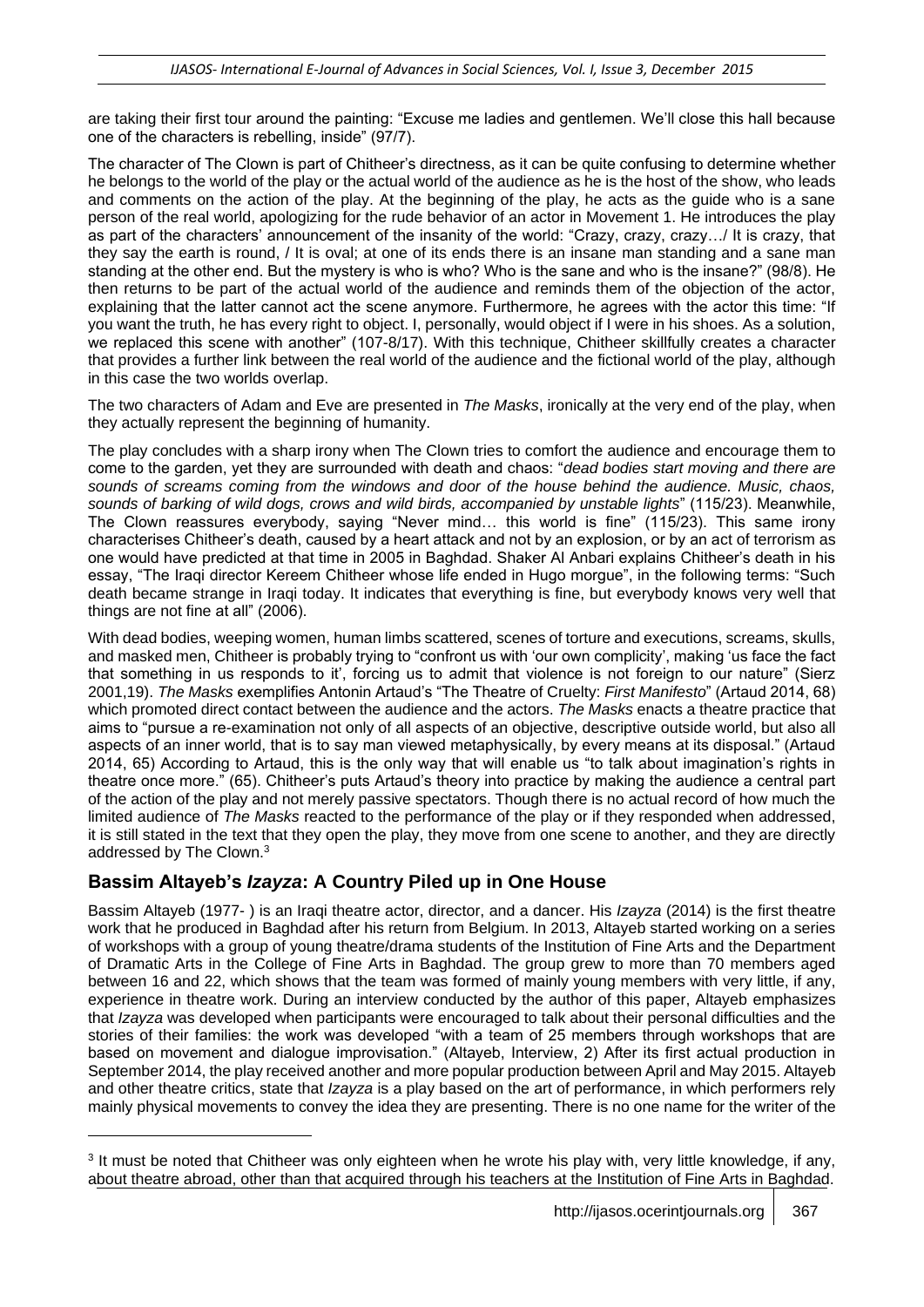work, the programme of the play rather states the names of eleven performers and two children with no previous experience in performance, for the play is a collective work that is created by all the members of the show.<sup>4</sup>

Like Chitheer's *Masks*, *Izayza* invites its audience into a house, the building of the Iraqi Theatre Forum, which is a traditional Baghdadi house in the middle of Baghdad. The audience members are welcomed by the director as part of the performance and a couple of performers who are to guide them into the central yard that is surrounded by rooms on two floors. After a short introduction the audience, who are limited to 30 members at each performance, are divided into groups and led by guides to attend twelve short episodes performed inside the different rooms and spaces of the house. Altayeb termed these episodes as files and each audience member needs to open the files and watch. Therefore, *Izayza* can be described as a collection of short plays connected by a short introduction and a conclusion with dances and movements performed by all the performers and guided by the director of the play.

Another very vital connection between these twelve files is the title of the play, 'Izayza'. The word is well known to Iraqis as an ancient traditional term for an evil spell that can be cast on a house or a group of people to create problems and bad fortune. Traditionally speaking, Izayza is some sort of a small animal bone, usually a sheep, on which a certain spell is cast. It is then thrown on the house or the place where the problems should occur. The title of the play suggests that this house is a representation of the country itself, Iraq, and the audiences are appointed with the mission of wandering around the house to find out the location of this Izayza that is causing all the problems, wars, and difficulties in it. This theme is well presented in *Izayza* through the rooms, each presenting a conflict or a critical idea as the causes of the pains in this house; and the audience need to find the right solution to cure the pain that is most relevant to them. By doing so, the house, as a representative of the country, will find happiness. Ahmed Abdulhussein, a poet and a writer, sees the play as carrying two very essential features of any successful artistic work: "boldness and depth, and this play contained these two features with excellence" (Abdulhussein, 2015) Abdulhussein adds that "*Iazyza* did not stop at showing us our retreat and nakedness in front of ourselves, it put us in a position where we are forced to have a stance. All of this in a breath-taking artistic work". It is quite significant to say that Abdulhussein was among a few names who led a demonstration against all kinds of corruption in Iraq in 2011, and he is again among the names who play a significant role in calling for and organizing the demonstrations that have been happening in Iraq since 31<sup>st</sup> July 2015.

The verity of the files presented in *Izayza* provides a space for many chances of identification for the audiences to reflect upon and react to. Some of these 'files' are presented by a single performer to just one audience member, such as 'A young man's suicide', 'The change hairdresser', 'Baghdad, the dream', and 'Spontaneous opinions'. These can be considered as very short one-to-one performances.

According to Samem Hassaballah, a theatre director, academic, and critic, the 2014 and 2015 productions of the play are similar except for "a few new scenes that were added to the new show with new characters" (Hassaballah, interview 1). Hassaballah stresses that the show is flexible enough to receive new ideas and themes and to be presented with some additions or even the deletion of some scenes without this affecting the main structure at all. Altayeb clarifies that there are three scenes specifically added to the second production:

*The scene of 'spontaneous opinion' whose main character is a boy of nine years old, dreaming of 'having a lower fence in their house and all the locks of the house are removed' this is a one to one performance. The second scene is the beauty salon 'the audience members are the customers of the salon' the aim of this file is that we don't need a beauty salon if we only tried to smile. The third is an installation 'a room full of different sticking tapes and music players are around the place playing the music of change'. This is inside the space of Izayza. And there were updates outside this space like cinema of Izayza for one individual, the game of snakes and ladders, and Chaplin in the space. (Altayeb, Interview 3)* 

He further explains that as soon as the audiences arrive at the building they are inside the performance, starting from the outside garden, until they leave the building completely at the very end.

From its opening moments, the play invites reaction: "I have a surprise for you. I am sure you'll be happy about it. But before I tell you about it, I'd like to know, would you kill yourself or not? You, young women, would your

l

<sup>4</sup> The names are: Bassim Altayeb, Ahmed Sadoon, Ahemd Naseem, Ameer Abo-alheel, Ameer Albassri, Ameer Abdulhussein, Haider Saad, Shrooqu Al-Hassan, Ghassan Ismael, Mustafa Al-Sagheer, Hind Nezar, Khalid Al Khalidi (a young boy), and Tara Monika (a young girl).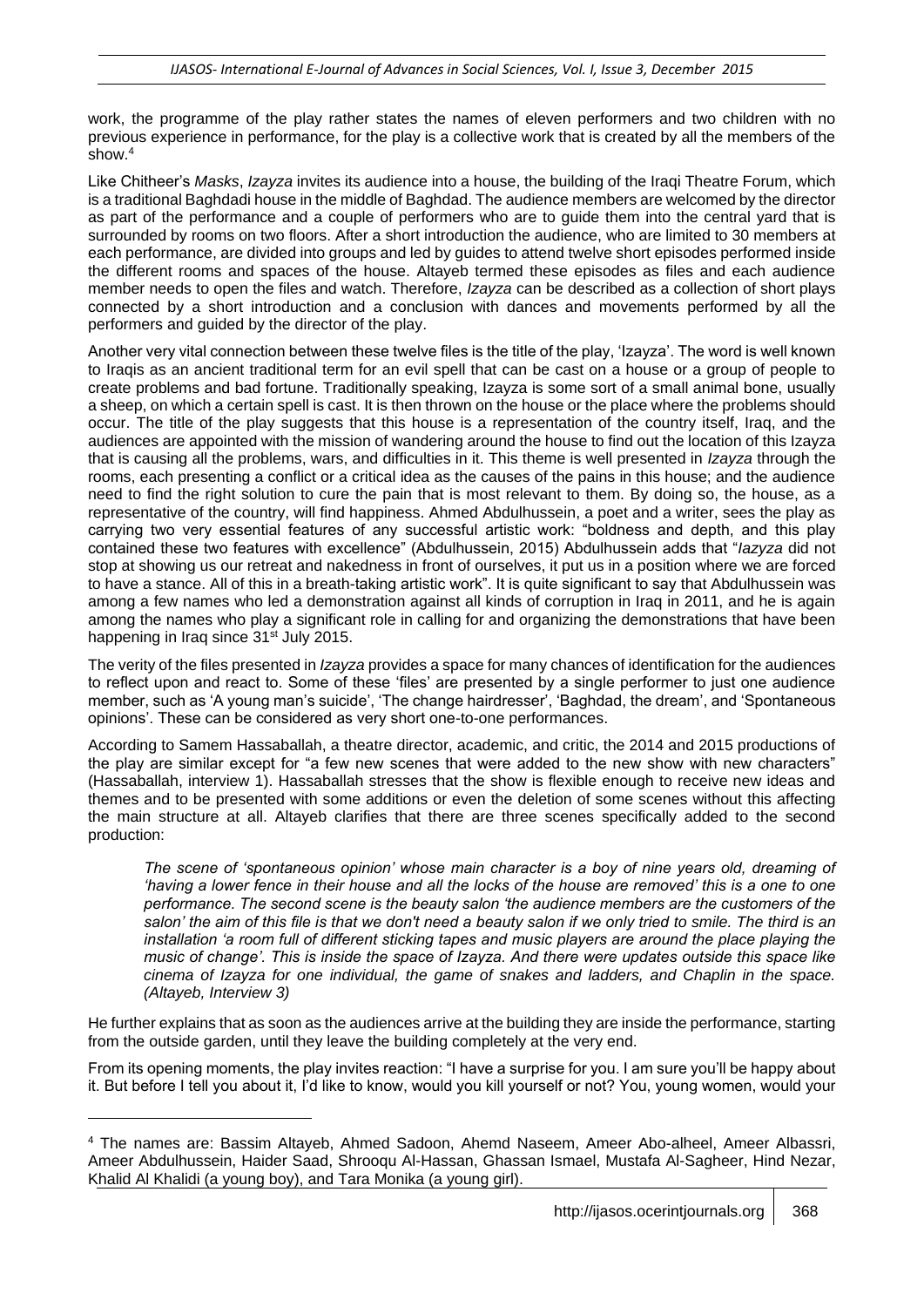family cut your throat or not? And you, what would you say to your God?"(2) Until its very end the invitation is stressed: "Let's save what's left of us, we started to forget to smile. We should save ourselves; we started to forget the word 'peace'. Let's save ourselves, we started to make mistakes and forget to apologize for them. We need to save ourselves, we kept ourselves busy about the others and forgot ourselves. We must save ourselves we started to forget to be clear." (11) Dr. Awatif Naeem, a theatre practitioner and an academic, affirms that

*the show is based on communication, because the owners of the rooms and during their tales they address the recipients with words such as, 'do you know, you'll see, tell me which picture you liked more, do you know what this girl did', all these expressions are invitation to conversation; an invitation to question, alienate, and comment. Though the tales of these rooms are different, and said in different words, yet they are one. (Naeem 2015)* 

Altayeb clarifies that "all the dialogues are already written for [the performers] in *Izayza*, yet the performer has the right to add and improvise with the recipient if they are asked a question" (Altayeb Interview, 4). Although he stresses that he did not particularly encourage the active interaction with audience, he acknowledges that the show is dependent on the actors spontaneously "feeling […] the moments". There were many occasions when audiences asked questions and requested that the performer repeat a particular scene. Naeem clarifies that she, as a member of the audience, had the choice of refusing what was offered to her in more than one file (scene) and was given the freedom to act according to her own will as when she refused to wear the special glasses for the 3D cinema and chose not to take the crisps bag while watching what was shown on the screen; when she entered the room with the young man telling his family story she refused to take the seat that was offered to her by the actor and chose a totally different seat to watch the scene(Naeem 2015). Each file carries the significant notion that performers try to engage the audience either by imitating the audiences' own probable reaction to the situation or by confronting audience members with the responsibility of reacting to it, yet upon their own will.

In 'Female suppression' file, the actress welcomes a number of audience members into her kitchen where they sit around the same table with her while she is peeling and cutting vegetables. In this scene, she takes the side of conventional Iraqi society, in opposition to women who demand their right to education and to choose their husbands, fight hostility against women and believe in finding their own status and dignity. She gives the names of several young women whom she is planning to punish for what they have done: a young girl who has been raped and is to be punished for encouraging men to rape her; another who is to be punished for refusing to marry her father's friend who is more than 14 years older than her; a third for changing her religion to marry the man she loved; a fourth for trying to find a job to support her children after being abused by her drunken husband; a fifth for taking off her scarf at college, and a sixth for asking for women's rights. She tells those stories while expressing her anger through cutting vegetables, symbolically upholding the dignity of the society that is humiliated by the deeds of these women. Kareem Rahi, a writer, explains that the actress was actually "cooking a special dinner when she was cutting those ungrateful girls and throwing them into the unknown" (2015). Accordingly, the message of the scene reached its goal, especially as the actress does not attempt to preach change; she rather takes the side of traditional society by imitating their practice and reactions toward such women, whose only fault is asking for their rights. By doing this, the scene shows the audience their own conventional reactions and their consequences in relation to the rights of these women, revealing the amount of injustice these women suffer, which leaves the audience with the question of whether these women are guilty or if society is to blame for punishing them.

In "The change hairdresser", only one audience member enters at a time. The spectator is received by two young performers, Karam and Safa, who start asking the spectator if they wish to have a makeover to "activate lots of brain cells and make [their] face looks fresh" (6). They start showing the spectator many beauty products by famous trademarks that "most Hollywood stars use" (6), then suggest that the spectator should dye their hair and what kind of color might suit them. Then after a short discussion of the spectator's choices for the makeover, they conclude by whispering to each other while the spectator is sitting in front of them, confused, saying: "do you know why they made these creams and substances. They made them to make the person look beautiful. No one, not me or the best makeup artist would make you look beautiful, for you just need to smile to be" (6). The request to smile is one of the main requirements that Altayeb emphasizes as the aim of the play. He state that he relied on drama therapy while rehearsing the play and he wishes to use the same effect on his audience (Altayeb Interview 1). The guide who introduces the play in Act One preaches smiling as the only way to face and cure the tragedies of this house and build a better future:

*Now, close your eyes, you lady, close your eyes, you gentleman, close your eyes too. Close your eyes and smile, a smile with positive anger. Think of your daughter's smile, or your son's. Think of your*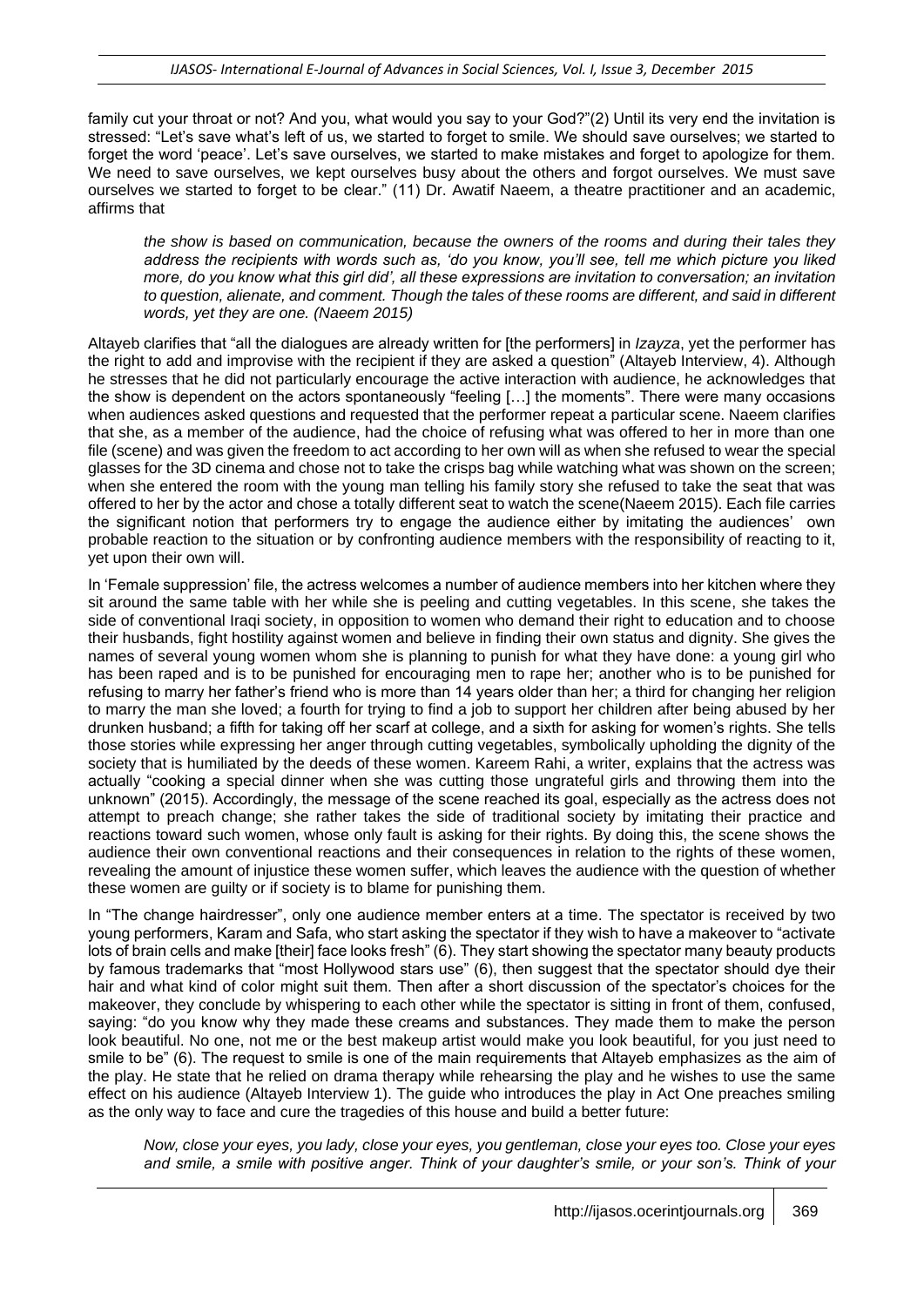*beloved's smile, or your mother. Keep smiling. You are safe here. It is your chance to smile. Forget everything that might disturb you. You are the first, keep smiling. Think of the smile of those young girls who were slaughtered and smile. Think of those young men who were killed and smile. Think of the smile of the coming generations that'll come after you and smile. And if your grandsons are born, don't tell them about the 8-year war or the story of hunger and the random killing upon identity. Don't ever think of telling them about the destiny of the 1700 young men who were not saved, this might make them lose confidence in you. And if they go to school don't teach them multiplicity of division, so that they can succeed in their lives. (3)* 

Hence, the scene of "The Change hairdresser" is at the heart of *Izayza*'s aims, and the fact that it is a scene for one audience member makes the impact of the request for a smile even more effective. On the other hand, as Haider Juma, states in his review of *Izayza,* drama therapy relies on the participation of the spectator and the performer within the same environment as both being principal participants: "this did not happen because of the pessimistic theme of the show that is of death and suicide" (Juma 2015). Yet the theme of suicide and death in the play came as part of conveying the reality of the society and the context in which the play is created, as therapy can only work by facing reality.

Death and suicide are indeed another dominant theme in *Izayza*. The surprise the guide promises the audience at the very beginning of the play turns out to be death at the end: "Now we reached to the surprise that I promised you, but please don't envy me for it. The surprise is that I'm going to die naturally" (12). Furthermore, one of the significant files of the play is "A young man's suicide" where one audience member is welcomed into the room of a photographer. As the title suggests the performer asks the spectator to help him find a way to die without blood or pain as he is tired of expecting death every day in an explosion or hostile accident:

*The matter is I decided to kill myself. Because I am so afraid of death and afraid that I will go out one day and get killed in an explosion. […] I just need to die as a full body and my mother wash my dead body with her own hands. I want to choose death, happy with it. But I am scared. I want a way that is harmless, a quick death with no blood involved. (6-7)*

This shocking request is intensified because the spectator is invited to take a photo of the performer by putting his head inside an old-fashioned camera and it is at this moment that he is taken by surprise, finding himself face to face with the performer inside the box and facing the performer's request with literally no way of finding a space to think or refuse: "*The spectator enters their head and is surprised to see the actors face in front of them just 60 centimeters away from their faces*"(6). This shows one main intention of the play as to confront the audience with what they might otherwise avoid or ignore.

"A psychological patient" is another very interesting file of *Izayza*, when a group in the audience are invited into an ordinary room with some furniture to sit around a young actor. The actor starts explaining his medical history for the spectators and how he was cured of a pee reflex, severe anemia, and insomnia with the help of good doctors, "except for one disastrous sickness and it is contagious, not like others" (7). This disease turns out to be lying, being a hypocrite and two-faced person who never trusts others and never apologizes for his mistakes. At the end the actor thanks the spectator "for listening [as t]his helps a lot in [his] treatment"(7). This is a very direct treatment of an everyday fact in all societies, not only Iraqi, yet *Izayza* has the bonus of providing a chance for this small reserved community of Iraqis to talk about such diseases, and to listen to it being spoken about out loud. The intimate setting of the scene in a family room makes the story more realistic and close to the experience of the spectators.

In "Bad Education", the audience enters a classroom where the teacher (the actor) is giving a lecture about the changes that he would like to suggest to the educational curriculum in Iraq. The whole scene is based on satire and mockery of the current situation in Iraq as the teacher is suggesting that all educational subjects are to be replaced by subjects related to hostility and displacement as these are the new facts of Iraqi life now: "National Affairs to be replaced by Immigration", "Music Appreciation is to be replaced with PKC gun sound", "the subject of Geography should be replaced by the subject of Local and Regional Division", "Sports is to be replaced with the Jump, how one should jump if a nearby bomb exploded or how one should jump if he was chased by a car with no license plate", "Literature should be replaced by spirited songs, and "Morality is to be cancelled totally and directly" (7-8). The only exception is Mathematics, which

*is to be emphasised hundreds of times. This is the only subject that we won't change, so the citizen would be able to know the statistics of how many have left, or how many are able to appreciate the PKC, or those how were divided, or destroyed or jumped far away. We can change the name of the subject though into The Achievements, or from Mathematics to Reckoning. (8)*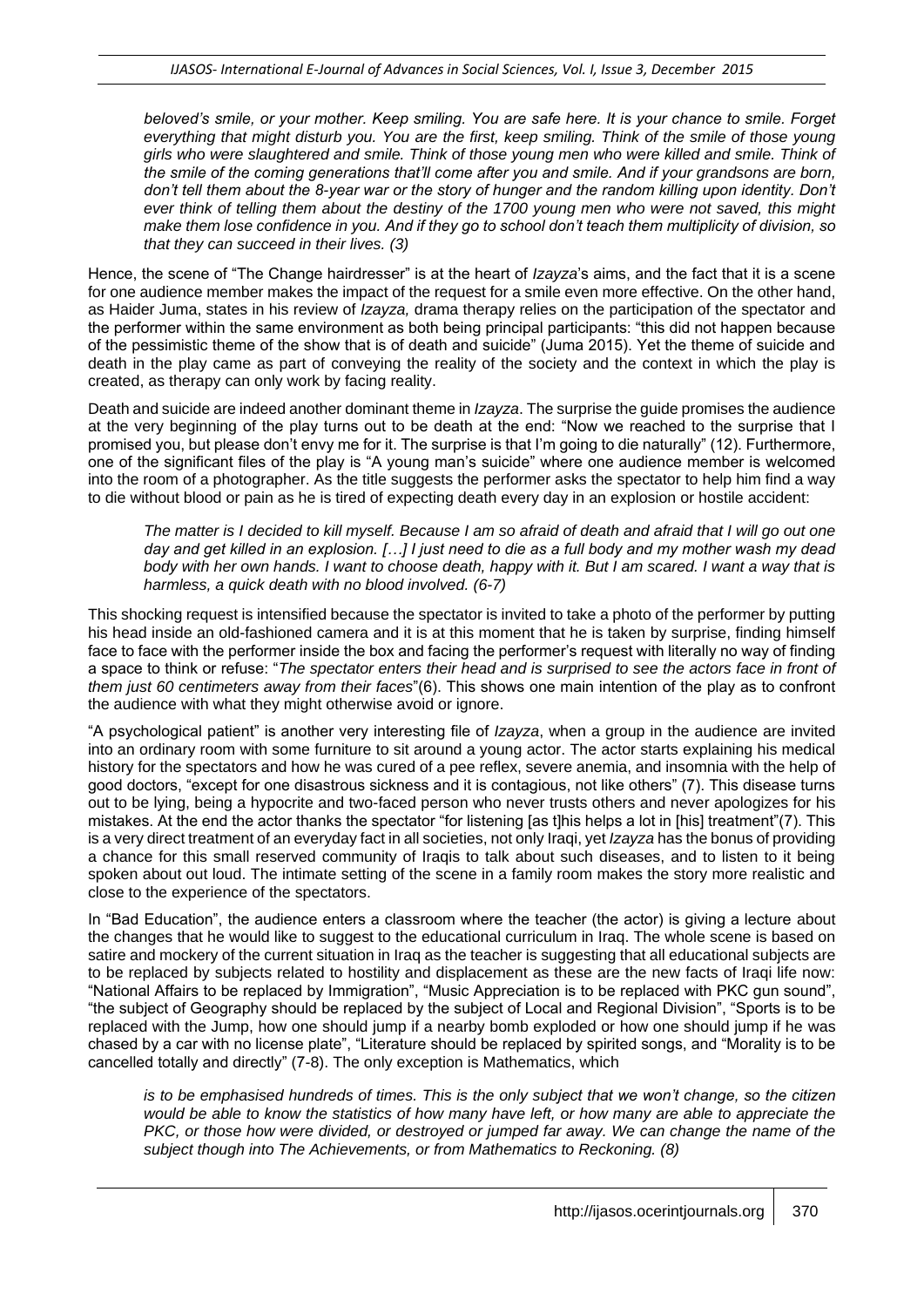Such satire is one of the reasons for Akaram Al Qassi to state in this review of the play that *Izayza*'s main theme is "mocking the current bad situation and criticizing it […] without providing a way of escaping this destruction in the country or the condition the country is going through" (Al Qassi 2015). On the other hand, it is possible to argue that by pointing out the pitfalls of the society and mocking them, the attention is drawn to these pitfalls that might have been unrecognized or ignored before. Recognizing them can be the first step toward treating them.

"Baghdad, the dream" is another scene for one spectator at a time, when this spectator is led into a dark room with sounds of traditional Iraqi music played in the background. The spectator is asked if they would like to see the person who is able to change the destiny of Baghdad toward a better future. The scene concludes with the lights being turned on and the spectators finding themselves in a room full of mirrors that reflect their own image as the saviour of Baghdad. Such an influential suggestion can leave a strong impact as when Abdulhussein uses this scene as the title for his review of *Izayza*: *"Izayza*… Look in the mirror to know who your savour is" (2015).

These are examples of perhaps the most significant scenes of the twelve total number of scenes of *Izayza*. Another is the file of "Prediction", which takes place on the stairs where the audience meets a beautiful young women who offers funny yet very suggestive predictions for the future of Iraq such as, "I predict in 2090, Sunnis and Shias will have breakfast in Ramadan together at that same time", "I predict in 2070, Iraqi men will stop hitting their women", "I predict that in fifty years, Iraq will join the EU" (9). With each prediction, she climbs up the stairs until she disappears at the last prediction, referring to the difficulty of such dreams-like predictions, as with the current situation of the society, such dreams are almost impossible. In "Family Disintegration" file, the audience meets a young man, telling the story of a broken family, a husband and wife and their son, who is left torn between the two parents when they divorce, a little boy who witnessed their miserable life, to end up miserable himself. Both parents find a solution and a happy life at the end, but he is left "here" (5) unable to know where he belongs to when he is beaten and rejected by both families.

Another file is "A message to the director", where the audience meets a young actor, reading aloud a message that he is writing to the director of the play, objecting against the way the main actors treat extras and how they are using minor actors as toys and victimizing them:

*They are really ruining it. They talk about your ideas and try to apply them on us.*

*They deprived us from things we are sure you won't object to them.*

*I am sorry if I am bold, talking to you like this.* 

*But there are poor people, and not brave enough to face you.* 

*This is a big problem. (5)*

This message is an indication to the prayers that can be directed to God and religious ideas as they form a big source of the crisis, as they are misused and manipulated by many powers in Iraq. The last two files are "3D" and "Music and war", in which the audience faces the contemporary history of wars of Iraq since the beginning of the twenty first century with a 3D cinema, where they are able to feel the movement of the chairs with the action of the image on the screen and hear very loudly the sound of wars. Using cinema is one way to intensify and remind the audience of the amount of pressure, destruction and distortion their lives have gone through. *Izayza* concludes with the main guide announcing his surprise that he is going die naturally and he thanks all the governmental ministries for their contribution to this death. All the performers gather in the central yard, where they start to dance and jump around in hysterical movements to a loud Iraqi traditional wedding music, yet their slapping and dancing suggest the traditional mourning practices in Iraq. Naeem stresses that the end of the play leaves the audience confused as the performers are engaged in what seems a wedding of the man who is dying, while the music of weddings and funerals is mixed together. The audience are unable to recognize the moment for them to greet the performers as they would feel worried that those dancing characters might chase them too (Naeem 2015). *Izayza* does not require the audience to recognize and appreciate the efforts of the team of the play, but rather the recognition of the themes presented and the deep thinking about the way to solve these very deep crisis that Iraqi society is suffering, in this instance by finding the real Izayza within, and breaking its spell.

Many critics, such as Samem Hassaballah, Alaa Yousif, Akaram Al Qassi and others praised *Izayza* for being a well-organized work. Taha Rasheed in particular points out that the production company for the play consists mostly of amateur performers led by Altayeb, which proved to be a successful qualitative growth for Iraqi theatre in general (Rasheed 2014). Rahi adds that *Izayza* "belongs in its essence to theatre, yet it left the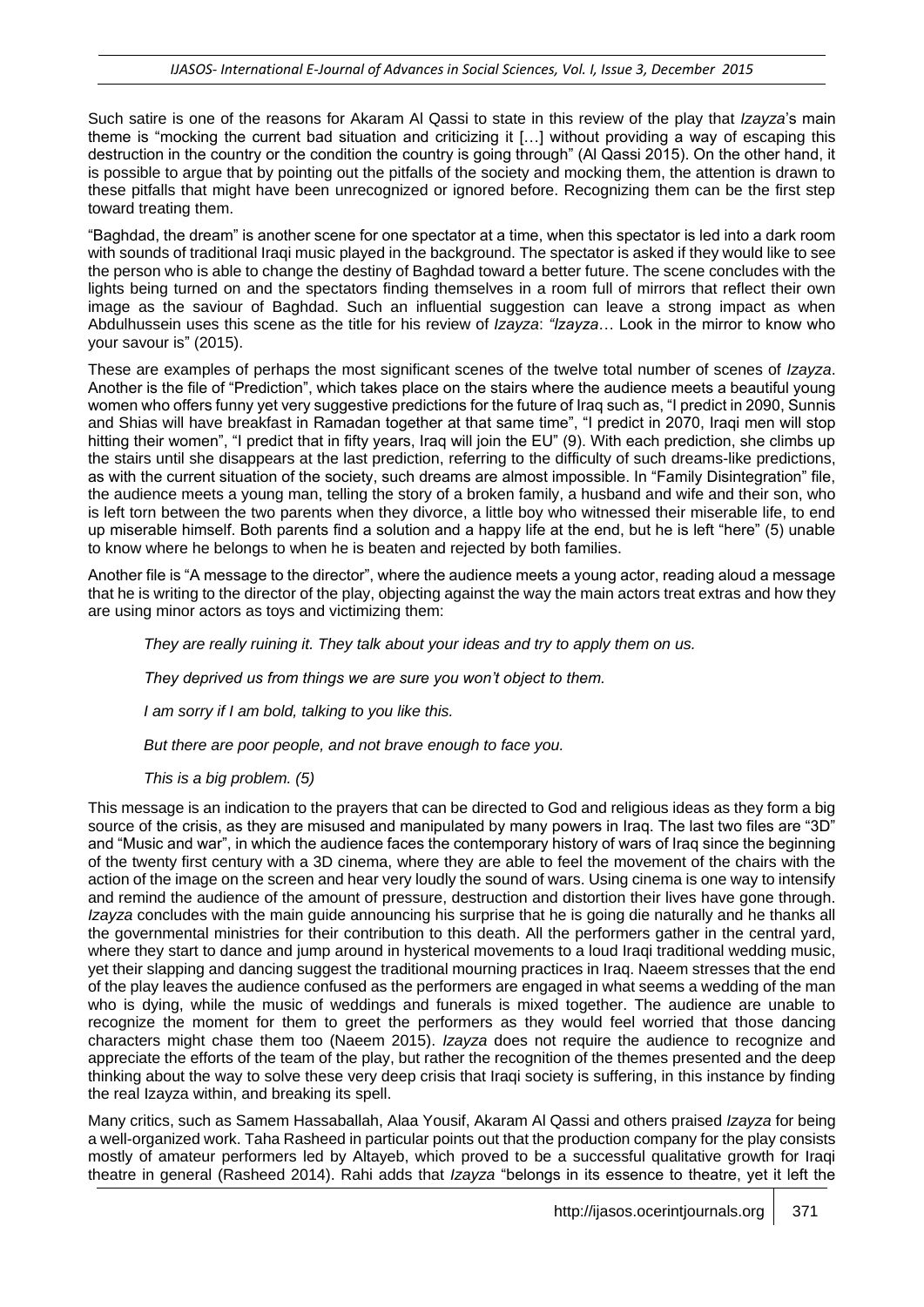subservience to contemporary theatrical traditions" (Rahi 2015). It is possible that that gave the show most of its power. Yousif, points out that the reasonable price the team set for the ticket of the play encouraged many to attend and this in turn raise the status of theatrical shows in the minds of the Iraqi audience (Yousif 2015). It is clear that the hard work of Altayeb and all of the team of Studio Nuqta (full stop studio), which has been the name of the group of Izayza, from early 2013 to late 2014, has paid off handsomely among the audience of theatre professionals and the general public.

#### **CONCLUSION**

Between Chitheer's *The Masks* and Altayeb's *Izayza*, the practice of leaving the conventional stage and manipulating a whole building is gradually developed, for the purpose of more involvement on the part of the audience in the action of a theatrical show. Among the prominent experiments that Iraqi theatre witnesses is Dr. Awni Karoumi's *The Hymn of the Rocking Chair* (1987), in which the audience are invited into a house, the same building of the Iraqi Theatre Forum, to listen to two women in two separate rooms reading letters from their lovers who were taken away from them by war. In this regard, Chitheer stresses that

*…any place is suitable for a theatrical performance as long as there is a possibility to manipulate the space, making use of its content, i.e. theatricalizing the space. This does not mean to delete its features, it rather means to give it a new feature. In this case, the audience becomes a main element of the performance and involved in it. The audience moves with the actor and the action inside the performing space. (Chitheer 91)* 

Ina'am Jaber, a writer and academic, had the chance to attend Karoumi's play in the 1980s and in her reaction to the play she wrote about the experience of being inside the theatrical performance with no stage to separate the audience from the performer as it "prevent[s] man [referring to a member of audience] from escaping his or her reality no matter how shattering it could be" (Jabber 1988). This is clearly fulfilled in these plays, especially when they are required to give responses even if by merely agreeing or disagreeing as in *Izayza*.

In her review of *Izyaza*, Naeem refers to another play of the same style, *Laoo* (If), written by her and directed by Aziz Khayoon, which made use of the same building to take the audience into a journey after they are received by the main actress; the final scene of this play is likewise in the central yard of the building (Naeem 2015). This is the reason why Hassaballah sees no innovation in the practice of *Izayza*. He stresses that the play can no longer be part of Iraqi experimental theatre as "experimental means invention. It is not enough for me to leave the theatre box to make a work an experimental one […] one of the important definitions of experiments is (to break the convention and the creation of a new concept)" (Hassaballah, interview 6). Yet in the same interview he acknowledges that "*Izayza* was inventive when it comes to the organization of the space of the performance". Such experiments, consisting of turning the conventional theatre space into a wider and more flexible space is still limited in Iraqi theatre, a matter that gives significance to every experiment in this field, especially when they prove to be as effective as *Izayza*, bearing in mind the difficulties Chitheer's *Masks* faced for more than ten years to have its first production. According to Heddon *et al* (2012), "[t]his formal shift in the traditional performer/spectator divide can, quite radically, reallocate the audience's role into one that receives, respond and, to varying degrees restores their part in the shared performance experience"(120). This is a shift that is undeniably needed for contemporary Iraqi theatre to re-establish its status as an effective theatre practice capable of reinvention and change.

### **REFERENCE LIST**

- Abdulhussein, Ahmed (20th April, 2015). "*Izayza*, Look in the Mirror to Know Who Your Savour is" *Alqurtas News*. Accessed 8th of August, 2015. http://www.alqurtasnews.com/news/96435/%D8%A5%D8%B9%D8%B2%D9%8A%D8%B2%D8%A9- %D8%A7%D9%86%D8%B8%D8%B1-%D9%81%D9%8A-%D8%A7%D9%84%D9%85%D8%B1%D8 %A2%D8%A9-%D9%84%D8%AA%D8%B9%D8%B1%D9%81-%D8%A7%D8%B3%D9%85-%D9%8 5%D9%86%D9%82%D8%B0%D9%83/ar
- Al Anbari, Shaker (11 May, 2006). "The Iraqi Director, Kereem Chitheer's Life end in Hugo's Morgue" *Iraqi Memory Ins*. Accessed 27 August, 2013. http://www.iraqmemory.org/INP/view.asp?ID=231

Al Qassi, Akram (*n.d.*) "Izayza". Accessed 8th August, 2015.<http://ns1.imndns.com/articles/view.16584/>

- Ali, Awad (8th Sep. 2003). "Kereem Chitheer and Image Theatre". Accessed 7 Dec. 2014. <https://groups.yahoo.com/neo/groups/Syriantheater/conversations/messages/258>
- Ali, Awad (25th Feb. 2009). "The Masks and the Image Theatre" Alnoor. Accessed 26th Nov. 2014.